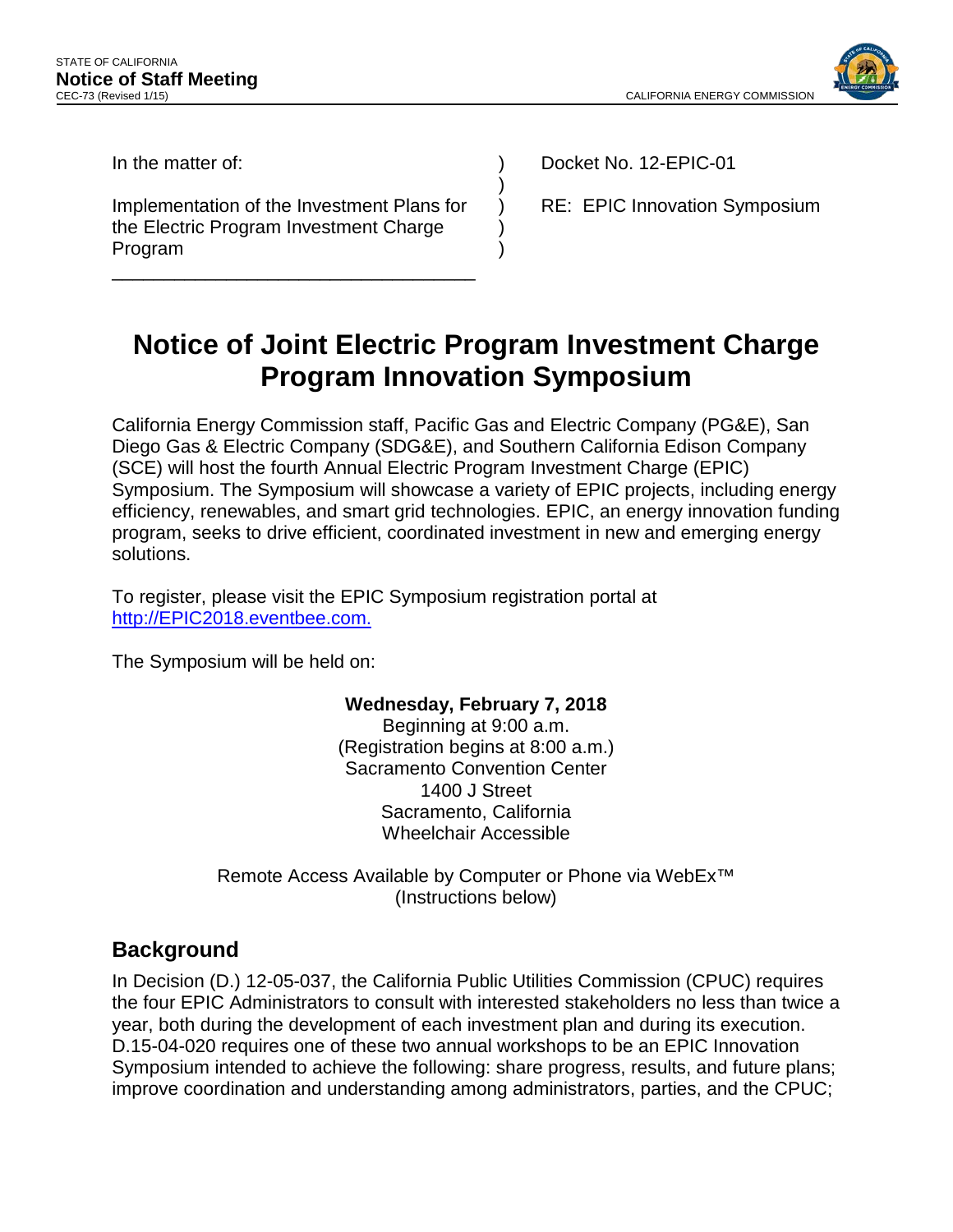raise awareness and visibility of EPIC investments; and promote program transparency. D.12-05-037 (Ordering Paragraph 15) requires EPIC Administrators to provide notice of these biannual meetings to the parties on the service list of R.11-10-003 and any subsequent related proceedings.

# **Public Comment**

 become part of the public record in this proceeding 12-EPIC-01. The public is invited to provide comments during the Symposium. Any comments may

# **Public Adviser and Other Commission Contacts**

 participating in Energy Commission proceedings. If you want information on how to participate in this forum, please contact the Public Adviser, Alana Mathews, at The Energy Commission's Public Adviser's Office provides the public assistance in [PublicAdviser@energy.ca.gov](mailto:PublicAdviser@energy.ca.gov) or (916) 654-4489, or toll free at (800) 822-6228.

 If you have a disability and require assistance to participate, please contact Poneh Jones at <u>Poneh.Jones@energy.ca.gov</u> or (916) 654-4425 at least five days in advance.

 Media inquiries should be sent to the Media and Public Communications Office at [mediaoffice@energy.ca.gov](mailto:mediaoffice@energy.ca.gov) or (916) 654-4989.

If you have questions on the subject matter of this meeting, please contact Diana Gonzalez, [Diana.Gonzalez@energy.ca.gov](mailto:Diana.Gonzalez@energy.ca.gov) or (916) 445-5309.

# **Remote Attendance**

 listen to audio via your computer or telephone. Please be aware that the meeting may You may participate in this meeting through WebEx, the Energy Commission's online meeting service. Presentations will appear on your computer screen, and you may be recorded.

#### **To join a meeting:**

VIA COMPUTER: Go to [https://energy.webex.com](https://energy.webex.com/) and enter the unique meeting number for the applicable session.

| Room Number (See attached agenda for session locations) Meeting Number |             |
|------------------------------------------------------------------------|-------------|
| Room 202                                                               | 923 861 958 |
| Room 204                                                               | 929 775 099 |
| Room 205                                                               | 924 790 118 |
|                                                                        |             |

When prompted, enter your name.